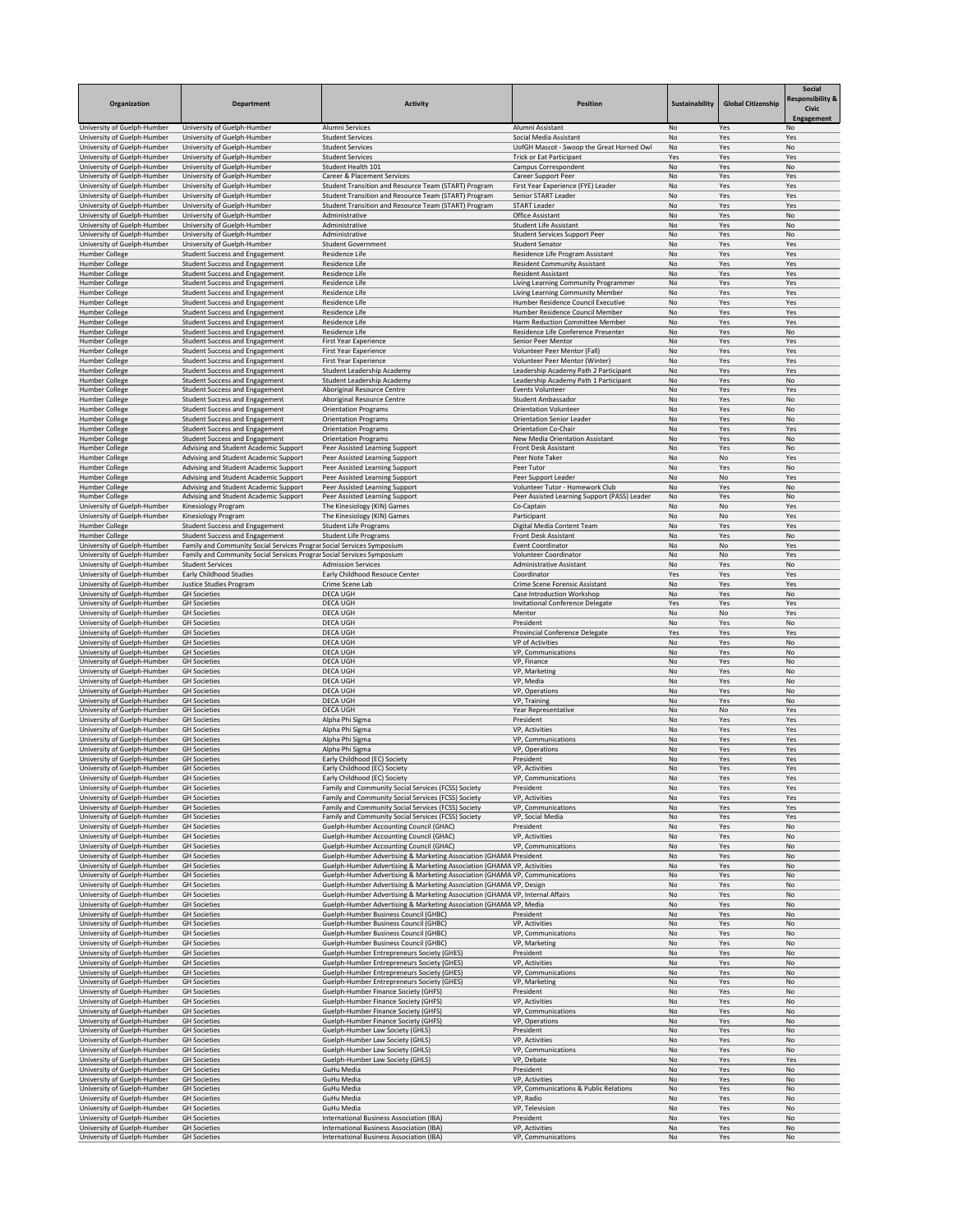| Organization                                               | <b>Department</b>                                  | <b>Activity</b>                                                         | <b>Position</b>                                          | Sustainability | <b>Global Citizenship</b> | <b>Social</b><br><b>Responsibility &amp;</b><br><b>Civic</b><br>Engagement |
|------------------------------------------------------------|----------------------------------------------------|-------------------------------------------------------------------------|----------------------------------------------------------|----------------|---------------------------|----------------------------------------------------------------------------|
| University of Guelph-Humber                                | <b>GH Societies</b>                                | Kinesiology (Kin) Society                                               | President                                                | No             | Yes                       | No                                                                         |
| University of Guelph-Humber<br>University of Guelph-Humber | <b>GH Societies</b><br><b>GH Societies</b>         | Kinesiology (Kin) Society<br>Kinesiology (Kin) Society                  | VP, Activities<br>VP, Communications                     | No<br>No       | Yes<br>Yes                | No<br>No                                                                   |
| University of Guelph-Humber                                | <b>GH Societies</b>                                | <b>Psych Society</b>                                                    | President                                                | No             | Yes                       | Yes                                                                        |
| University of Guelph-Humber<br>University of Guelph-Humber | <b>GH Societies</b><br><b>GH Societies</b>         | <b>Psych Society</b>                                                    | VP, Activities - Common Times<br>VP, Activities - Events | No<br>No       | Yes<br>Yes                | Yes<br>Yes                                                                 |
| University of Guelph-Humber                                | <b>GH Societies</b>                                | <b>Psych Society</b><br><b>Psych Society</b>                            | VP, Communications                                       | No             | Yes                       | Yes                                                                        |
| University of Guelph-Humber                                | <b>GH Societies</b>                                | <b>Psych Society</b>                                                    | VP, Social Media                                         | No             | Yes                       | Yes                                                                        |
| University of Guelph-Humber                                | <b>GH Societies</b>                                | <b>Psych Society</b>                                                    | VP, Volunteer Coordinator                                | No             | Yes                       | Yes                                                                        |
| University of Guelph-Humber<br>University of Guelph-Humber | <b>GH Societies</b><br><b>GH Societies</b>         | <b>Psych Society</b><br>Women in Business Society (WIBS)                | Year Representative<br>President                         | No<br>No       | No<br>Yes                 | Yes<br>Yes                                                                 |
| University of Guelph-Humber                                | <b>GH Societies</b>                                | Women in Business Society (WIBS)                                        | VP, Activities                                           | No             | Yes                       | No                                                                         |
| University of Guelph-Humber                                | <b>GH Societies</b>                                | Women in Business Society (WIBS)                                        | VP, Communications                                       | No             | Yes                       | No                                                                         |
| <b>Humber College</b><br><b>Humber College</b>             | <b>Humber Libraries</b><br><b>Humber Libraries</b> | <b>Student Library Advisory Council</b><br><b>Learning Commons</b>      | Volunteer<br>Assistant                                   | No<br>No       | No<br>Yes                 | Yes<br>No                                                                  |
| <b>Humber College</b>                                      | <b>Student Success and Engagement</b>              | Bringing in the Bystander                                               | Workshop Attendee                                        | No             | No                        | Yes                                                                        |
| Humber College                                             | Athletics                                          | Volleyball Intramurals                                                  | <b>Team Captain</b>                                      | No             | Yes                       | No                                                                         |
| <b>Humber College</b><br><b>Humber College</b>             | Athletics<br>Athletics                             | <b>Indoor Soccer Intramurals</b><br>Floor Hockey Intramurals            | <b>Team Captain</b><br><b>Team Captain</b>               | No<br>No       | Yes<br>Yes                | No<br>No                                                                   |
| Humber College                                             | Athletics                                          | <b>Basketball Intramurals</b>                                           | <b>Team Captain</b>                                      | No             | Yes                       | No                                                                         |
| Humber College                                             | Athletics                                          | Ice Hockey Intramurals                                                  | <b>Team Captain</b>                                      | No             | Yes                       | No                                                                         |
| <b>Humber College</b><br><b>Humber College</b>             | Athletics<br>Athletics                             | <b>Indoor Cricket Intramurals</b><br>Co-Ed Ultimate Frisbee Extramurals | <b>Team Captain</b><br><b>Student Coach</b>              | No<br>No       | Yes<br>Yes                | No<br>No                                                                   |
| <b>Humber College</b>                                      | Athletics                                          | Co-Ed Ultimate Frisbee Extramurals                                      | <b>Team Captain</b>                                      | No             | Yes                       | No                                                                         |
| Humber College                                             | Athletics                                          | Co-Ed Dodgeball Extramurals                                             | <b>Student Coach</b>                                     | No             | Yes                       | No                                                                         |
| Humber College                                             | Athletics                                          | Co-Ed Dodgeball Extramurals                                             | <b>Team Captain</b>                                      | No             | Yes                       | No                                                                         |
| <b>Humber College</b><br><b>Humber College</b>             | Athletics<br>Athletics                             | Co-Ed Indoor Soccer Extramurals<br>Co-Ed Indoor Soccer Extramurals      | <b>Student Coach</b><br><b>Team Captain</b>              | No<br>No.      | Yes<br>Yes                | No<br>No.                                                                  |
| <b>Humber College</b>                                      | Athletics                                          | Co-Ed Volleyball Extramurals                                            | <b>Student Coach</b>                                     | No             | Yes                       | No                                                                         |
| <b>Humber College</b>                                      | Athletics                                          | Co-Ed Volleyball Extramurals                                            | <b>Team Captain</b>                                      | No             | Yes                       | No                                                                         |
| <b>Humber College</b><br><b>Humber College</b>             | Athletics<br>Athletics                             | Women's Basketball Extramurals<br>Women's Basketball Extramurals        | <b>Student Coach</b><br><b>Team Captain</b>              | No<br>No       | Yes<br>Yes                | No<br>No                                                                   |
| <b>Humber College</b>                                      | Athletics                                          | Women's Hockey Extramurals                                              | <b>Student Coach</b>                                     | No             | Yes                       | No                                                                         |
| <b>Humber College</b>                                      | Athletics                                          | Women's Hockey Extramurals                                              | <b>Team Captain</b>                                      | No             | Yes                       | No                                                                         |
| <b>Humber College</b>                                      | Athletics                                          | Men's Basketball Extramurals                                            | <b>Student Coach</b>                                     | No             | Yes                       | No                                                                         |
| <b>Humber College</b><br><b>Humber College</b>             | Athletics<br>Athletics                             | Men's Hockey Extramurals<br>Men's Hockey Extramurals                    | <b>Student Coach</b><br><b>Team Captain</b>              | No<br>No       | Yes<br>Yes                | No<br>No                                                                   |
| <b>Humber College</b>                                      | Athletics                                          | Men's Indoor Cricket Extramurals                                        | <b>Student Coach</b>                                     | No             | Yes                       | No                                                                         |
| Humber College                                             | Athletics                                          | Men's Indoor Cricket Extramurals                                        | <b>Team Captain</b>                                      | No             | Yes                       | No                                                                         |
| <b>Humber College</b><br>Humber College                    | Athletics<br>Athletics                             | Men's Varsity Badminton<br>Men's Varsity Badminton                      | Athlete<br>Captain                                       | No<br>No       | Yes<br>Yes                | Yes<br>Yes                                                                 |
| <b>Humber College</b>                                      | Athletics                                          | Men's Varsity Baseball                                                  | Athlete                                                  | No             | Yes                       | Yes                                                                        |
| <b>Humber College</b>                                      | Athletics                                          | Men's Varsity Baseball                                                  | Captain                                                  | No             | Yes                       | Yes                                                                        |
| <b>Humber College</b>                                      | Athletics                                          | Men's Varsity Basketball                                                | Athlete                                                  | No             | Yes                       | Yes                                                                        |
| <b>Humber College</b><br>Humber College                    | Athletics<br>Athletics                             | Men's Varsity Basketball<br><b>Men's Varsity Curling</b>                | Captain<br>Athlete                                       | No<br>No       | Yes<br>Yes                | Yes<br>Yes                                                                 |
| <b>Humber College</b>                                      | Athletics                                          | Men's Varsity Curling                                                   | Captain                                                  | No             | Yes                       | Yes                                                                        |
| <b>Humber College</b>                                      | Athletics                                          | Men's Varsity Cross Country                                             | Athlete                                                  | No             | Yes                       | Yes                                                                        |
| <b>Humber College</b><br><b>Humber College</b>             | Athletics<br>Athletics                             | Men's Varsity Cross Country<br>Men's Varsity Golf                       | Captain<br>Athlete                                       | No<br>No       | Yes<br>Yes                | Yes<br>Yes                                                                 |
| <b>Humber College</b>                                      | Athletics                                          | Men's Varsity Golf                                                      | Captain                                                  | No             | Yes                       | Yes                                                                        |
| <b>Humber College</b>                                      | Athletics                                          | Men's Varsity Rugby                                                     | Athlete                                                  | No             | Yes                       | Yes                                                                        |
| <b>Humber College</b>                                      | Athletics                                          | Men's Varsity Rugby                                                     | Captain                                                  | No             | Yes                       | Yes                                                                        |
| <b>Humber College</b><br><b>Humber College</b>             | Athletics<br>Athletics                             | Men's Varsity Indoor Soccer<br>Men's Varsity Indoor Soccer              | Athlete<br>Captain                                       | No<br>No       | Yes<br>Yes                | Yes<br>Yes                                                                 |
| <b>Humber College</b>                                      | Athletics                                          | Men's Varsity Volleyball                                                | Athlete                                                  | No             | Yes                       | Yes                                                                        |
| Humber College                                             | Athletics                                          | Men's Varsity Volleyball                                                | Captain                                                  | No             | Yes                       | Yes                                                                        |
| Humber College<br><b>Humber College</b>                    | Athletics<br>Athletics                             | Women's Varsity Badminton<br>Women's Varsity Badminton                  | Athlete<br>Captain                                       | No<br>No       | Yes<br>Yes                | Yes<br>Yes                                                                 |
| <b>Humber College</b>                                      | Athletics                                          | Women's Varsity Basketball                                              | Athlete                                                  | No             | Yes                       | Yes                                                                        |
| <b>Humber College</b>                                      | Athletics                                          | Women's Varsity Basketball                                              | Captain                                                  | No             | Yes                       | Yes                                                                        |
| <b>Humber College</b><br><b>Humber College</b>             | Athletics<br>Athletics                             | <b>Women's Varsity Curling</b><br><b>Women's Varsity Curling</b>        | Athlete<br>Captain                                       | No<br>No       | Yes<br>Yes                | Yes<br>Yes                                                                 |
| <b>Humber College</b>                                      | Athletics                                          | <b>Women's Varsity Cross Country</b>                                    | Athlete                                                  | No             | Yes                       | Yes                                                                        |
| <b>Humber College</b>                                      | Athletics                                          | <b>Women's Varsity Cross Country</b>                                    | Captain                                                  | <b>No</b>      | Yes                       | Yes                                                                        |
| Humber College                                             | Athletics                                          | Women's Varsity Golf                                                    | Athlete                                                  | No             | Yes                       | Yes                                                                        |
| <b>Humber College</b><br><b>Humber College</b>             | Athletics<br>Athletics                             | Women's Varsity Golf<br><b>Women's Varsity Rugby</b>                    | Captain<br>Athlete                                       | No<br>No       | Yes<br>Yes                | Yes<br>Yes                                                                 |
| <b>Humber College</b>                                      | Athletics                                          | <b>Women's Varsity Rugby</b>                                            | Captain                                                  | No             | Yes                       | Yes                                                                        |
| <b>Humber College</b>                                      | Athletics                                          | <b>Women's Varsity Soccer</b>                                           | Athlete                                                  | No             | Yes                       | Yes                                                                        |
| <b>Humber College</b><br><b>Humber College</b>             | Athletics<br>Athletics                             | <b>Women's Varsity Soccer</b><br>Women's Varsity Indoor Soccer          | Captain<br>Athlete                                       | No<br>No       | Yes<br>Yes                | Yes<br>Yes                                                                 |
| <b>Humber College</b>                                      | Athletics                                          | <b>Women's Varsity Indoor Soccer</b>                                    | Captain                                                  | No             | Yes                       | Yes                                                                        |
| <b>Humber College</b>                                      | Athletics                                          | Women's Varsity Softball                                                | Athlete                                                  | No             | Yes                       | Yes                                                                        |
| <b>Humber College</b><br><b>Humber College</b>             | Athletics<br>Athletics                             | Women's Varsity Softball<br>Women's Varsity Volleyball                  | Captain<br>Athlete                                       | No<br>No       | Yes<br>Yes                | Yes<br>Yes                                                                 |
| Humber College                                             | Athletics                                          | Women's Varsity Volleyball                                              | Captain                                                  | No             | Yes                       | Yes                                                                        |
| <b>HSF</b>                                                 | Clubs                                              | Anime Club                                                              | Club Executive                                           | No             | Yes                       | No                                                                         |
| <b>HSF</b>                                                 | Clubs                                              | <b>Best Buddies</b>                                                     | Club Executive                                           | No             | Yes                       | No                                                                         |
| <b>HSF</b><br><b>HSF</b>                                   | Clubs<br>Clubs                                     | <b>Black Students' Union</b><br>Casket Club                             | Club Executive<br>Club Executive                         | No<br>No       | Yes<br>Yes                | No<br>No                                                                   |
| <b>HSF</b>                                                 | Clubs                                              | The Dance Company                                                       | Club Executive                                           | No             | Yes                       | No                                                                         |
| <b>HSF</b>                                                 | Clubs                                              | Embassy                                                                 | Club Executive                                           | No             | Yes                       | No                                                                         |
| <b>HSF</b><br><b>HSF</b>                                   | Clubs<br>Clubs                                     | Exercise is Medicine on Campus<br>Good Deeds Club                       | Club Executive<br>Club Executive                         | No<br>No       | Yes<br>Yes                | No<br>No                                                                   |
| <b>HSF</b>                                                 | Clubs                                              | Guilds of Humberlife: RPGs Club                                         | Club Executive                                           | No             | Yes                       | No                                                                         |
| <b>HSF</b>                                                 | Clubs                                              | <b>HSF LoL Esports</b>                                                  | Club Executive                                           | No             | Yes                       | No                                                                         |
| <b>HSF</b>                                                 | Clubs                                              | Humber ASHRAE                                                           | Club Executive                                           | No             | Yes                       | No                                                                         |
| <b>HSF</b><br><b>HSF</b>                                   | Clubs<br>Clubs                                     | Humber PomPack<br>Humber Sketching                                      | Club Executive<br>Club Executive                         | No<br>No       | Yes<br>Yes                | No<br>No                                                                   |
| <b>HSF</b>                                                 | Clubs                                              | Humber/Guelph Humber LGBTQ+ Students                                    | Club Executive                                           | No             | Yes                       | No                                                                         |
| <b>HSF</b>                                                 | Clubs                                              | Indigenous Student Assocaition                                          | Club Executive                                           | No             | Yes                       | No                                                                         |
| <b>HSF</b><br><b>HSF</b>                                   | Clubs<br>Clubs                                     | Mandarin Christian Club<br><b>Muslim Students Association</b>           | Club Executive<br>Club Executive                         | No<br>No       | Yes<br>Yes                | No<br>No                                                                   |
| <b>HSF</b>                                                 | Clubs                                              | MVP Club                                                                | Club Executive                                           | No             | Yes                       | No                                                                         |
| <b>HSF</b>                                                 | Clubs                                              | Pinoy & Ev                                                              | Club Executive                                           | No             | Yes                       | No                                                                         |
| <b>HSF</b>                                                 | Clubs                                              | <b>Rotaract Club</b>                                                    | Club Executive                                           | No             | Yes                       | No                                                                         |
| <b>HSF</b><br><b>HSF</b>                                   | Clubs<br>Clubs                                     | Table Tops<br>Talk IT                                                   | Club Executive<br>Club Executive                         | No<br>No       | Yes<br>Yes                | No<br>No                                                                   |
| <b>HSF</b>                                                 | Clubs                                              | Tech Club                                                               | Club Executive                                           | No             | Yes                       | No                                                                         |
| <b>HSF</b>                                                 | Clubs                                              | Veggie Club                                                             | Club Executive                                           | No             | Yes                       | No                                                                         |
| <b>HSF</b>                                                 | Clubs                                              | <b>Board Game Club</b>                                                  | Club Executive                                           | No             | Yes                       | No                                                                         |
| <b>HSF</b><br><b>HSF</b>                                   | Clubs<br>Clubs                                     | Child Rights United<br>lakeshorehumberdance                             | Club Executive<br>Club Executive                         | No<br>No       | Yes<br>Yes                | No<br>No                                                                   |
| <b>HSF</b>                                                 | Clubs                                              | HQ Lakeshore                                                            | Club Executive                                           | No             | Yes                       | No                                                                         |